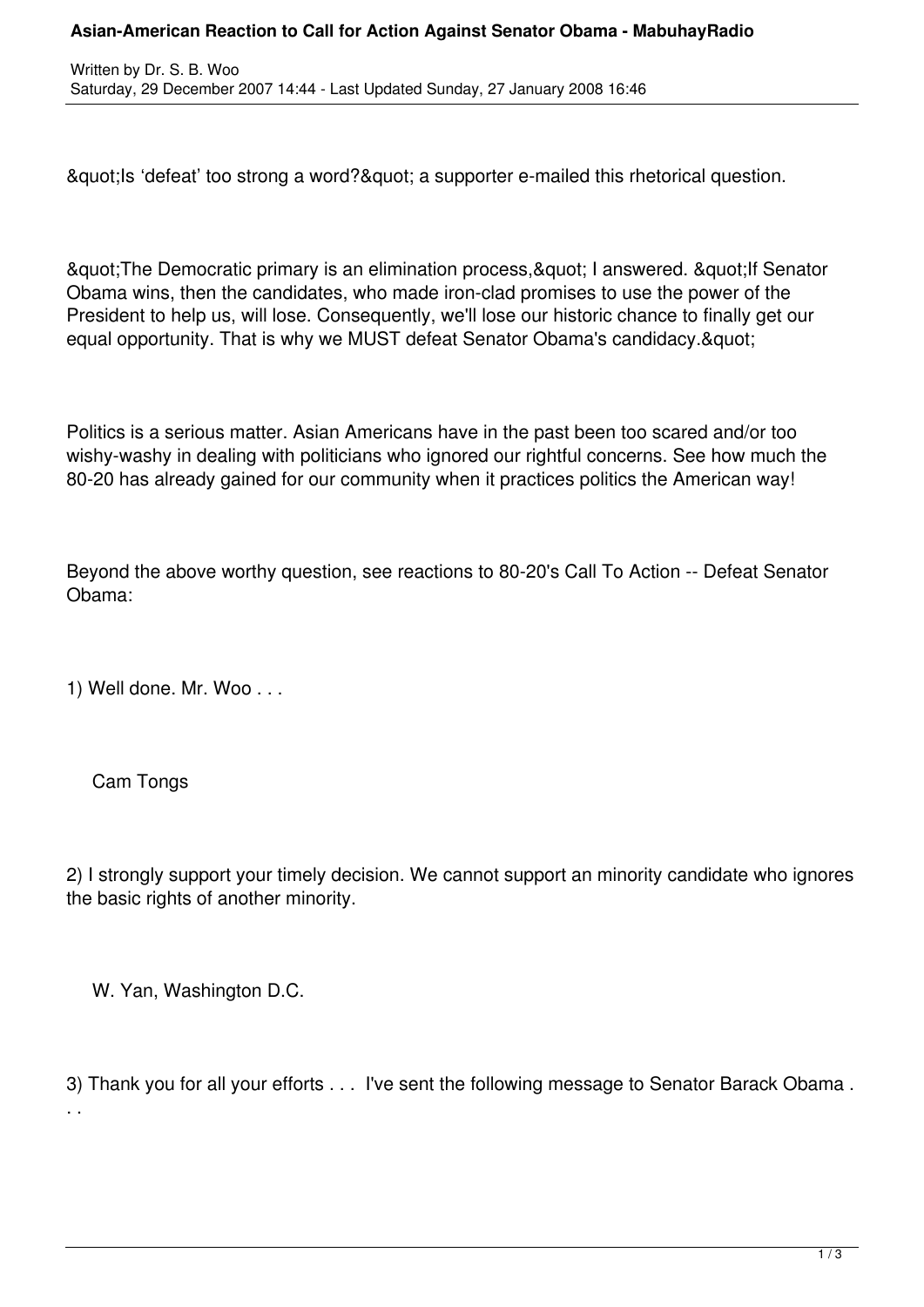## **Asian-American Reaction to Call for Action Against Senator Obama - MabuhayRadio**

Written by Dr. S. B. Woo Saturday, 29 December 2007 14:44 - Last Updated Sunday, 27 January 2008 16:46

"… I wish to bring attention to an issue that requires an affirmative response forthwith by Senator Barack Obama to '80-20', the Asian-American online political voice/organization. As soon as I discovered that Senator Obama had not responded to the 6 questions posed to all those aspiring to be nominees for election, I felt compelled to point out this gaping void which I felt was shameful . . . Only an unequivocal set of " yes " answers by Senator Obama in the next few days will right this serious procrastination. & quot;

 Tim Nakayama. The Rev. Canon TIMOTHY M NAKAYAMA Retired Seattle 2317 N 56th St Seattle WA 98103-6211 (206)524-5965

 Diocese of Olympia + The Episcopal Church U S A--- -1998-2000 NSKK-St Andrew Aomori-Tohoku Diocese Japan -1991-1997 NSKK-All Souls Chatan Okinawa Diocese Japan -1966-1991 TEC--St Peter Seattle Olympia Diocese U S A -1962-1966 ACC-Lamerton Parish Mirror/Calgary Diocese -1958-1962 ACC-So Alberta Mission Foremost/Calgary Diocese -1956-1958 ACC--St Barnabas' Calgary Diocese Canada

-1950-1956 ACC--Dioceses: Calgary & New Westminster

4) I just faxed my Dec 15, letter to Obama for the 5th time including your " Defeat Obama" email. I cannot understand his logic for not responding all YESES. Is it inexperience or he has something against 80- 20?

Kam Liu, Chicago, IL

5) Dear David (Apparently a person who works for Obama's campaign),

 I'm inclined to support Barack Obama, and would like to help. But . . . until Barack responds with an unqualified " YES".... I will be working to support another Democratic candidate . . .

Peter Lee